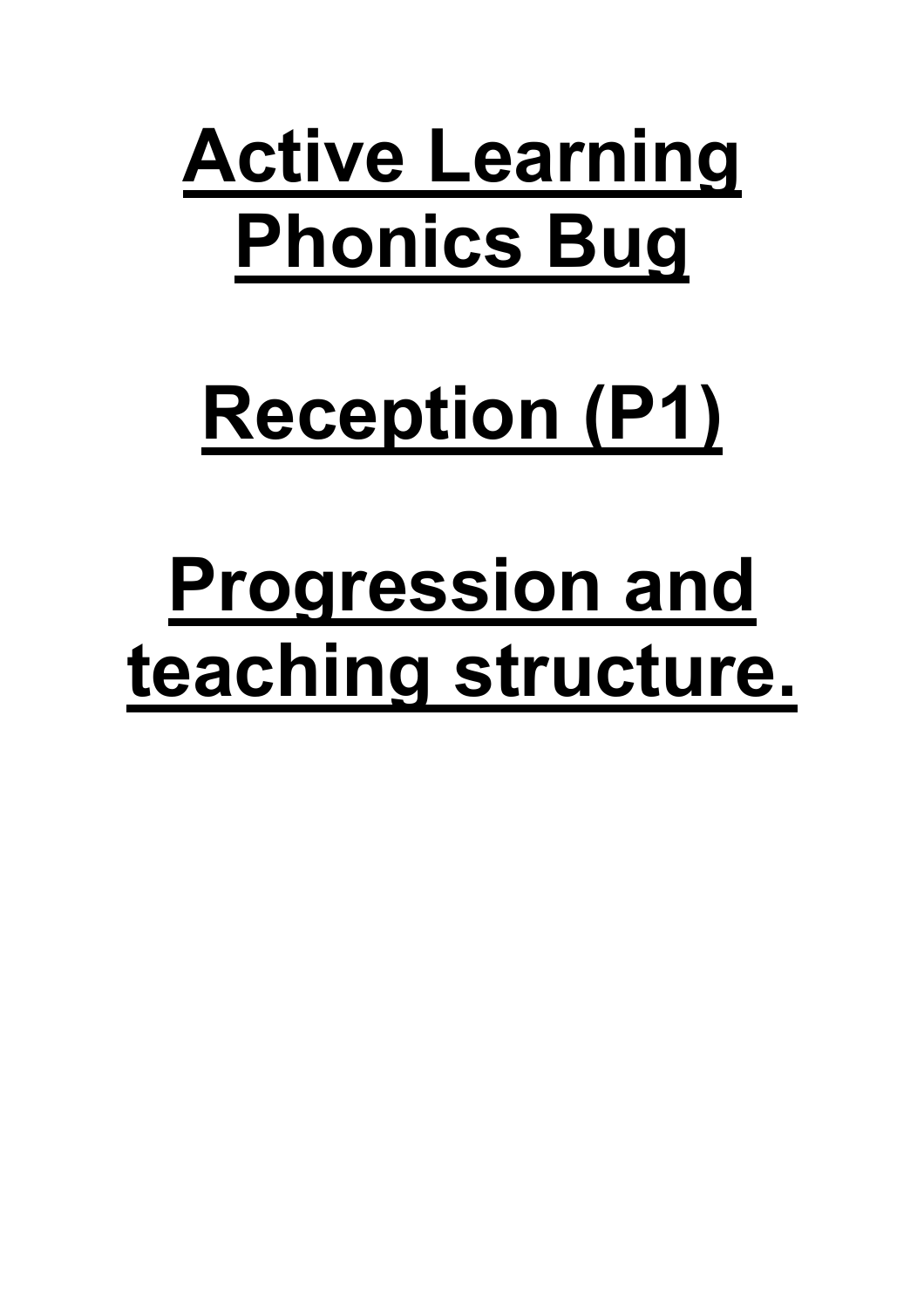#### **Guided independent work**

Although Bug Club Phonics is delivered through teachermodelling and rehearsal with the whole class, there are also resources for guided independent work. These can be tailored to meet the needs of an individual or groups and to give you a chance to work with children who may need more help to consolidate their learning. The resources consist of one photocopy master (PCM) for each session, plus up to five pupil games per unit that can start to be used after the end of each unit.

#### **Introduction of graded readers**

Bug Club Phonics is supported by decodable readers which match the order of phoneme introduction. When the children have completed the first two units of Bug Club Phonics, they will have acquired a sufficient number of grapheme–phoneme correspondences to start reading their own books. This should be a motivating and enjoyable experience for them.

There are books to match each unit of the teaching programme and these help children to practise and consolidate their learning at each stage.

Before, during and after the introduction of the Bug Club Phonics readers, children should be exposed constantly to a rich and

varied diet of book experiences to ensure their enthusiasm for reading is nurtured, their comprehension skills are being developed, and their speaking and listening skills are extended.

#### **Speaking and listening skills**

Our strategy of teacher-modelling and rehearsal for teaching reading and spelling provides opportunities for pupils to be both spectators and participants. As spectators, they listen to words and structures; as participants, they try them out. While sharing pupil magnetic boards, working in pairs or small groups, pupils respond to each other, learning to adjust the language to suit the situation and the response of partners. Using graded readers, the teacher can encourage pupils to express opinions and explore, develop and sustain ideas through talk and discussion.

#### **Teaching sequence**

Bug Club Phonics is structured with Phoneme Sessions and Language Sessions (see page 7 for the breakdown of the 'teaching elements' in both these session types). The following diagram illustrates the alignment of the Bug Club Phonics lesson structure to the recommended teaching sequence.

| <b>Recommended</b> | <b>Bug Club Phonics</b>                                                                                                                                                                                                                                                                                                                                                                                                                                                                                                                                                                                                                                                                                  |  |  |
|--------------------|----------------------------------------------------------------------------------------------------------------------------------------------------------------------------------------------------------------------------------------------------------------------------------------------------------------------------------------------------------------------------------------------------------------------------------------------------------------------------------------------------------------------------------------------------------------------------------------------------------------------------------------------------------------------------------------------------------|--|--|
| teaching sequence  | lesson structure                                                                                                                                                                                                                                                                                                                                                                                                                                                                                                                                                                                                                                                                                         |  |  |
| Introduce          | Learning intentions and outcomes for the day are discussed at the start of the lesson.                                                                                                                                                                                                                                                                                                                                                                                                                                                                                                                                                                                                                   |  |  |
| Revisit and review | Every Phoneme Session begins with Revision to review previous learning (with the exception of Unit 1).<br>In Reception (P1) the Revision is not just of the previous day's target grapheme-phoneme<br>correspondence, but also of blending for reading and segmenting for spelling of the relevant words.<br>In Key Stage 1 (P2&3) the Revision is sometimes a review of previous learning which links with the<br>planned teaching for that day.                                                                                                                                                                                                                                                        |  |  |
| Teach              | Every Phoneme and Language Session is composed of teaching elements (e.g. Sounds, Reading,<br>Spelling etc.) which are easily navigated to structure the new phonic teaching.<br>The teaching of grapheme-phoneme correspondences and high-frequency (common) words is<br>covered.                                                                                                                                                                                                                                                                                                                                                                                                                       |  |  |
| Practise           | Practise opportunities are available in the following areas:<br>• 'Follow-up' parts of the lessons<br>• unit-linked pupil games<br>• unit-linked photocopy masters<br>• 'free-teaching' within the Magnetic Board.                                                                                                                                                                                                                                                                                                                                                                                                                                                                                       |  |  |
| Apply              | Language Sessions provide opportunities to apply developing phonic skills to the reading, spelling<br>and writing of captions and sentences. This application also covers irregular (not fully decodable)<br>common words. In addition, the linked decodable readers allow regular application of children's<br>phonic skills, from as early as Unit 2 of Bug Club Phonics.                                                                                                                                                                                                                                                                                                                              |  |  |
| Assess learning    | Assessment guidance and materials provided within this guide and on the website enable ongoing<br>formative assessment during the daily lessons and summative assessment at regular periods throughout<br>the programme. The frequency of assessment opportunities means children's needs can be identified<br>the moment they become apparent, ensuring that no child gets left behind. The catch-up guidance<br>and resources allow children to stay within the main teaching sessions whilst getting the extra help<br>they need, in the right format, to be able to keep up with their peers. The assessment resources can<br>be used to prepare children for the Phonics Screening Check in Year 1. |  |  |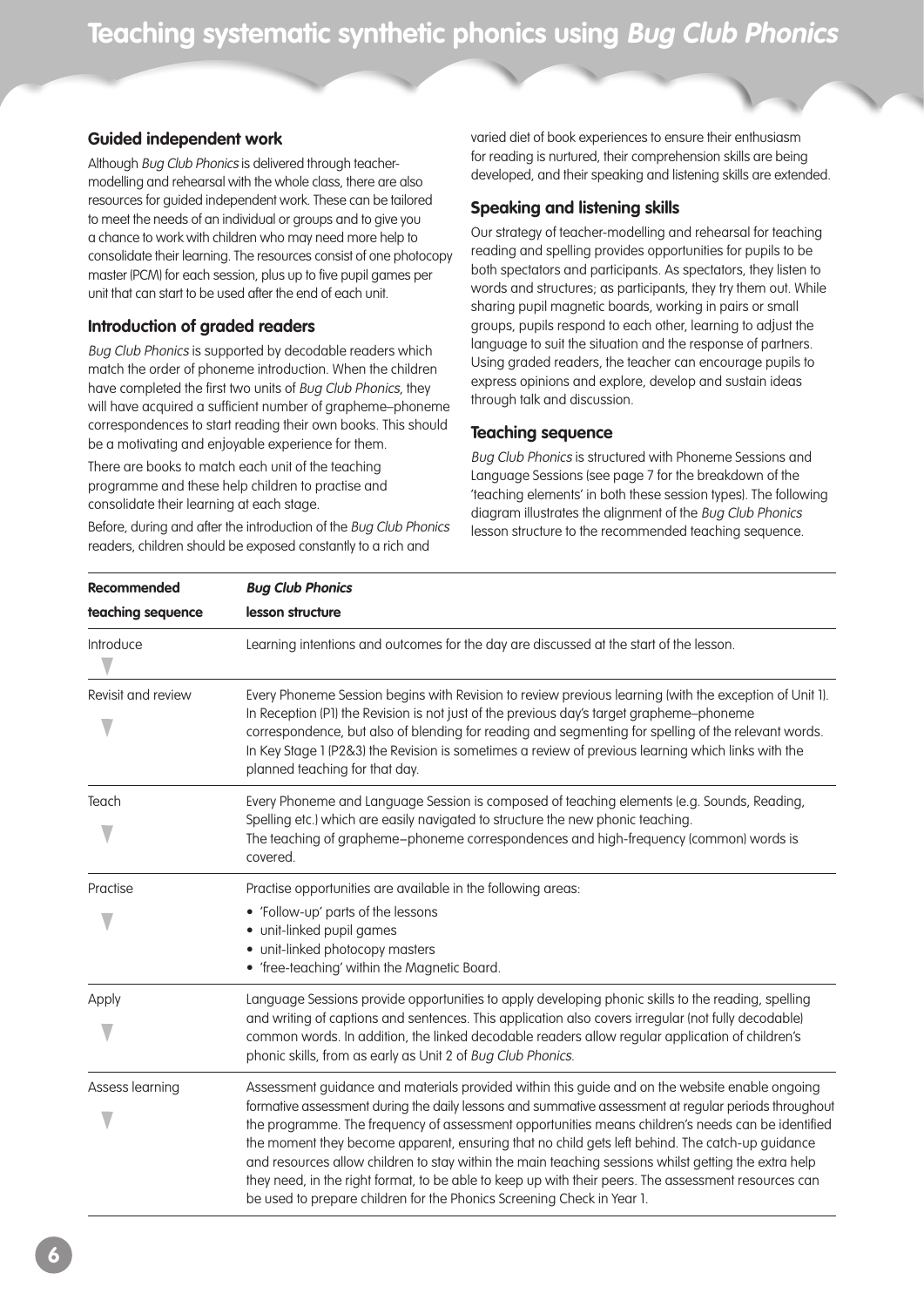### **Programme structure**

#### **Unit structure**

The following table shows what is covered in each of Units 1–12 of Bug Club Phonics. (See also the section 'Bug Club Phonics and the phases of progression' on page 8.)

- Each of the 12 units represents a group of letters.
- Each phoneme within a group is introduced in one Phoneme Session, and each unit concludes with a Language Session, which includes teaching of associated irregular words.

| <b>Phase</b> | Unit | <b>Focus</b>                                                    | Not fully decodable<br>words (irregular words)                                           |
|--------------|------|-----------------------------------------------------------------|------------------------------------------------------------------------------------------|
| 2            | 1    | s, a, t, p                                                      |                                                                                          |
|              | 2    | i, n, m, d                                                      |                                                                                          |
|              | 3    | g, o, c, k                                                      | to                                                                                       |
|              | 4    | ck, e, u, r                                                     | the, no, go                                                                              |
|              | 5    | h, b, f, ff l, ll, ss                                           | I, into, her                                                                             |
| 3            | 6    | I, V, W, X                                                      | me, be                                                                                   |
|              | 7    | y, z, zz, qu                                                    | he, my, by, she                                                                          |
|              | 8    | ch, sh, th, ng                                                  | they                                                                                     |
|              | 9    | ai, ee, igh, oa                                                 | we, are                                                                                  |
|              |      | oo (long), oo (short)                                           |                                                                                          |
|              | 10   | ar, or, ur, ow, oi                                              | <b>VOU</b>                                                                               |
|              | 11   | ear, air, ure, er                                               | all, was, give, live                                                                     |
| 4            | 12   | Adjacent<br>consonants<br>(cvcc, ccvc, ccvcc,<br>cccvc, cccvcc) | said, have, like, so, do,<br>some, come, were,<br>there, little, one, when,<br>out, what |

(See page 48 for a table showing what is covered in each of Units 13–30 of Bug Club Phonics.)

#### **Session structure**

The following table illustrates the breakdown of teaching elements in Phoneme and Language Sessions.

- Every Phoneme and Language Session is composed of the same teaching elements (with the exception of Unit 1).
- Each Phoneme Session starts with Revision to review previous learning (with the exception of Unit 1).
- Each lesson within the Phoneme Session starts by introducing the new phoneme for the day, using a fun video clip. Children examine asset bank words in order to highlight the new grapheme in beginning, middle or end positions. It is not intended that children read these words out loud.

#### **Phoneme Session**

| Teaching element        | Description                                                                                                                                    |  |
|-------------------------|------------------------------------------------------------------------------------------------------------------------------------------------|--|
| Alphabet song           | Sing the Alphabet song                                                                                                                         |  |
| <b>Revision</b>         |                                                                                                                                                |  |
| Letters and<br>Sounds   | Quick-fire practice of previously taught<br>grapheme-phoneme correspondences                                                                   |  |
| Reading                 | Children practise reading words<br>composed of previously taught<br>grapheme-phoneme correspondences                                           |  |
| Writing and<br>Spelling | Children practise spelling and letter<br>formation using previously taught<br>graphemes and words                                              |  |
| Lesson                  |                                                                                                                                                |  |
| <b>Introduction</b>     | Discuss learning intentions and<br>outcomes for the day                                                                                        |  |
| Sounds                  | Children are introduced to new<br>grapheme with corresponding<br>phoneme. They highlight the letter's<br>position in words from the asset bank |  |
| Reading                 | Children blend phonemes for reading<br>words                                                                                                   |  |
| Spelling                | Children segment words for spelling                                                                                                            |  |
| Writing                 | Children form letters to cement<br>grapheme-phoneme correspondence                                                                             |  |
| Follow-up               | Children are introduced to guided<br>independent work, consolidating any<br>teaching from lesson                                               |  |
| Plenary                 | Discuss learning outcomes                                                                                                                      |  |
| Alphabet song           | Sing the Alphabet song                                                                                                                         |  |
| <b>Language Session</b> |                                                                                                                                                |  |
| Teaching element        | Description                                                                                                                                    |  |
| Alphabet song           | Sing the Alphabet song                                                                                                                         |  |
| Introduction            | Discuss learning intentions and<br>outcomes for the day                                                                                        |  |
|                         | Not fully decodable words/irregular words                                                                                                      |  |
| Reading                 | Children read irregular word(s)                                                                                                                |  |
| Spelling                | Children spell irregular word(s)                                                                                                               |  |
| Writing                 | Children write captions and sentences                                                                                                          |  |
| Follow-up               | Basic comprehension and introduction of<br>guided independent work                                                                             |  |
| Plenary                 | Discuss learning outcomes                                                                                                                      |  |

Alphabet song Sing the Alphabet song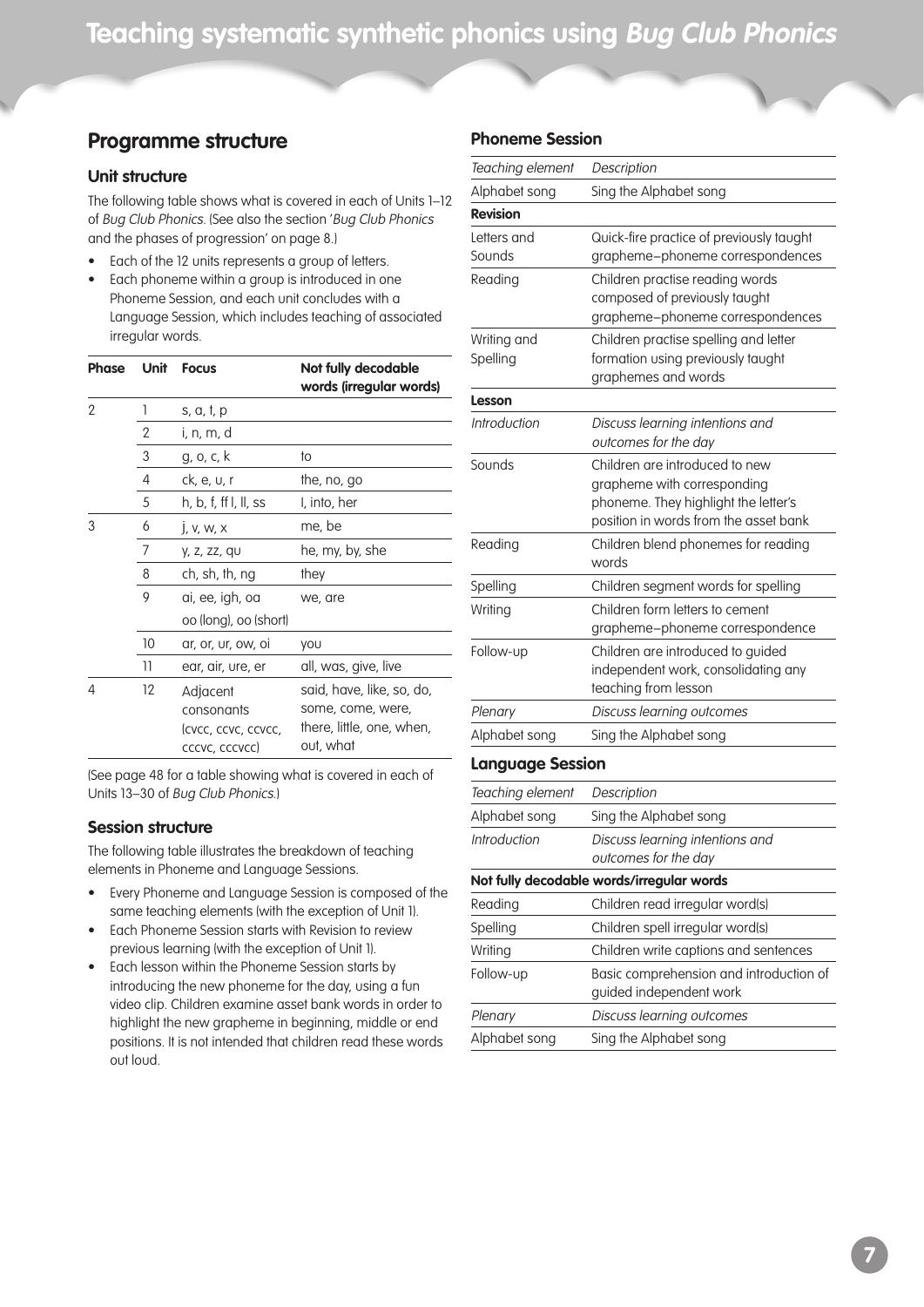## **Active Learning Phonics Bug**

# **Key Stage 1 (P2-P3)**

# **Progression and teaching structure.**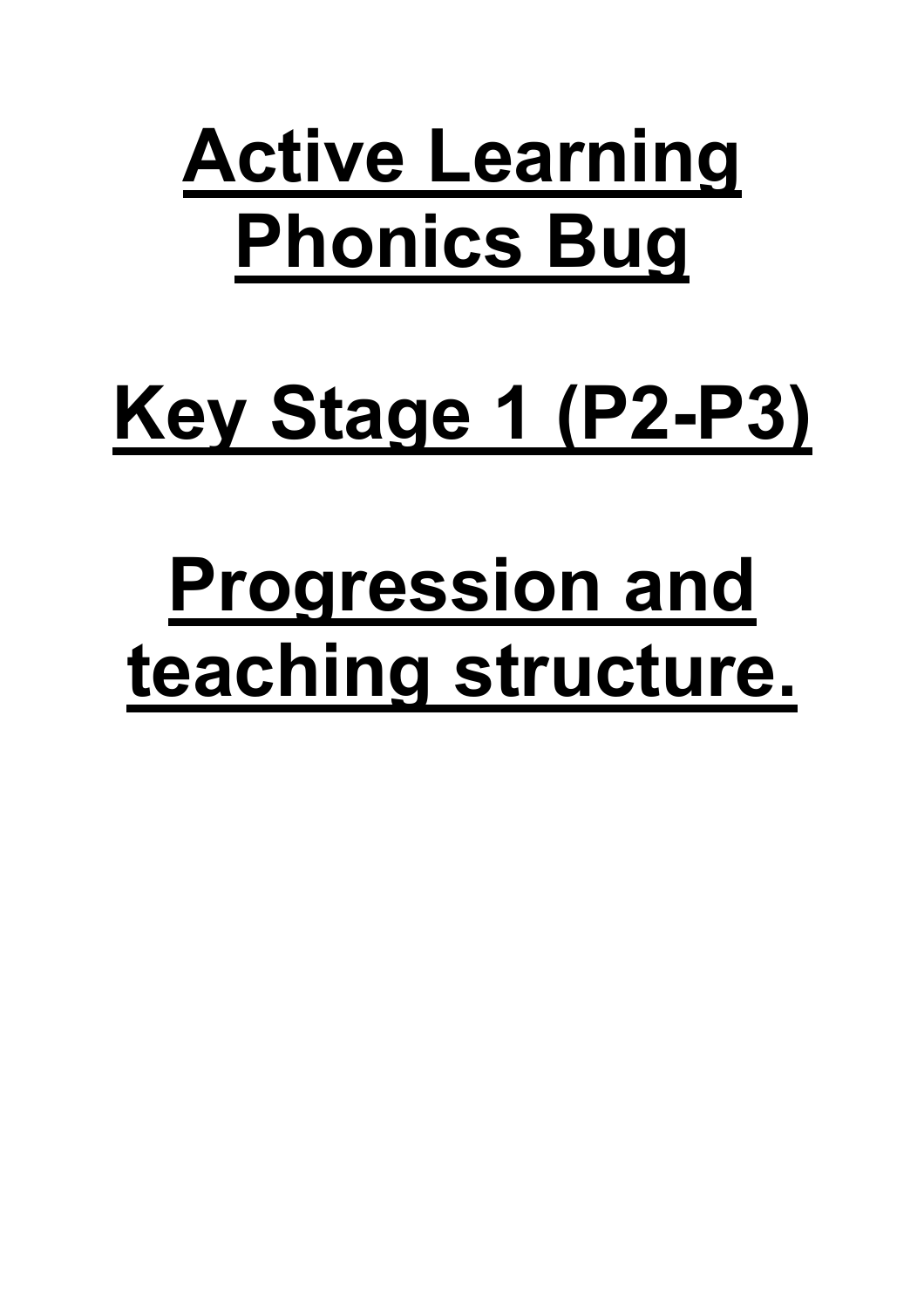#### **Teaching sequence**

Bug Club Phonics is structured with Phoneme Sessions and Language Sessions (see pages 7–9 for the breakdown of the 'teaching elements' in both these session types). The following diagram illustrates the Bug Club Phonics lesson structure.

| <b>Recommended</b> | <b>Bug Club Phonics</b>                                                                                                                                                                                                                                                                                                                                                                                                                                                                                                                                                                                                                                                                                                                                |  |  |
|--------------------|--------------------------------------------------------------------------------------------------------------------------------------------------------------------------------------------------------------------------------------------------------------------------------------------------------------------------------------------------------------------------------------------------------------------------------------------------------------------------------------------------------------------------------------------------------------------------------------------------------------------------------------------------------------------------------------------------------------------------------------------------------|--|--|
| teaching sequence  | lesson structure                                                                                                                                                                                                                                                                                                                                                                                                                                                                                                                                                                                                                                                                                                                                       |  |  |
| Introduce          | Learning intentions and outcomes for the day are discussed at the start of the lesson.                                                                                                                                                                                                                                                                                                                                                                                                                                                                                                                                                                                                                                                                 |  |  |
| Revisit and review | Every Phoneme Session begins with Revision to review previous learning. In Reception (P1) the Revision<br>is not just of the previous day's target grapheme-phoneme correspondence, but also of blending for<br>reading and segmenting for spelling of the relevant words.<br>In Key Stage 1 (P2&3) the Revision is sometimes a review of previous learning which links with the<br>planned teaching for that day.                                                                                                                                                                                                                                                                                                                                     |  |  |
| Teach              | Every Phoneme and Language Session is composed of teaching elements (e.g. Sounds, Reading,<br>Spelling etc) which are easily navigated to structure the new phonic teaching.<br>The teaching of grapheme-phoneme correspondences and high-frequency (common) words<br>is covered.                                                                                                                                                                                                                                                                                                                                                                                                                                                                      |  |  |
| Practise           | Practise opportunities are available in the following areas:<br>• 'Follow-up' parts of the lessons<br>• unit-linked pupil games<br>• unit-linked photocopy masters<br>• 'free-teaching' within the Magnetic Board.                                                                                                                                                                                                                                                                                                                                                                                                                                                                                                                                     |  |  |
| Apply              | Language Sessions provide opportunities to apply developing phonic skills to the reading, spelling<br>and writing of captions and sentences. This application also covers irregular (not fully decodable)<br>common words. In addition, phonic skills can be applied when using the linked decodable readers,<br>starting as early as Unit 2 of Bug Club Phonics.                                                                                                                                                                                                                                                                                                                                                                                      |  |  |
| Assess learning    | Assessment guidance and materials provided within this guide and on the website enable ongoing<br>formative assessment during the daily lessons and summative assessment at regular periods<br>throughout the programme. The frequency of assessment opportunities means children's needs can<br>be identified and evidenced the moment they become apparent, ensuring that no child gets left behind.<br>The catch-up guidance and resources allow children to stay within the main teaching sessions whilst<br>getting the extra help they need, in the right format, to be able to keep up with their peers. The<br>Bug Club Phonics assessments and online resources can be used to prepare children for the<br>Phonics Screening Check in Year 1. |  |  |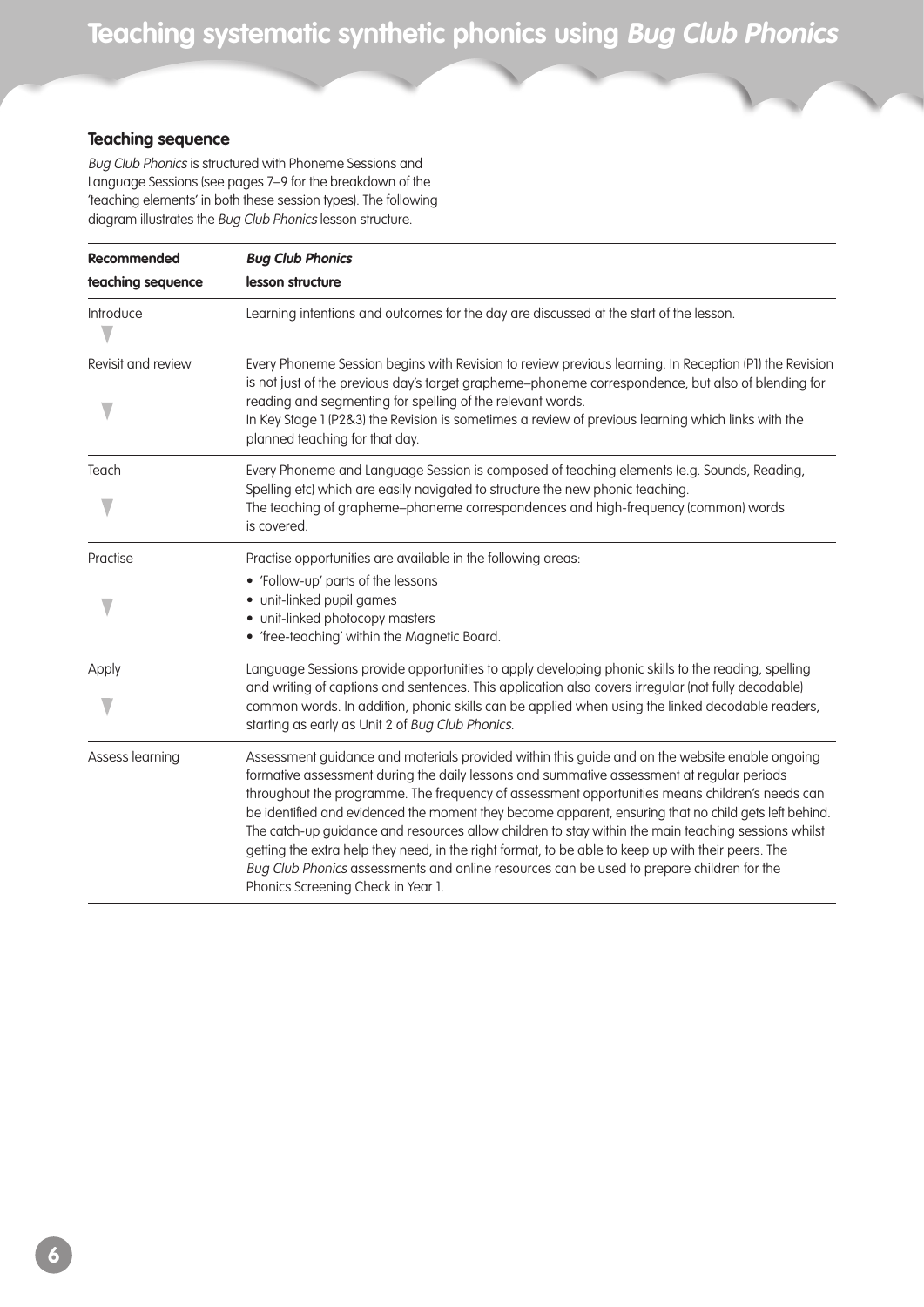### **Programme structure**

#### **Unit structure**

The following tables show what is covered in each of the units of Bug Club Phonics. (See also the section 'Bug Club Phonics and the phases of progression' on page 9.)

For reference purposes, Table 1 (covering Units 1–12) shows what will have already been taught in Reception (Primary 1).

|  |  |  | Table 1 Units 1-12 of Bug Club Phonics Reception (Primary 1) |  |
|--|--|--|--------------------------------------------------------------|--|
|--|--|--|--------------------------------------------------------------|--|

| Phase | Unit | Focus                                                           | Not fully decodable<br>words (irregular words)                                           |
|-------|------|-----------------------------------------------------------------|------------------------------------------------------------------------------------------|
| 2     | 1    | s, a, t, p                                                      |                                                                                          |
|       | 2    | i, n, m, d                                                      |                                                                                          |
|       | 3    | g, o, c, k                                                      | to                                                                                       |
|       | 4    | ck, e, u, r                                                     | the, no, go                                                                              |
|       | 5    | h, b, f, ff l, ll, ss                                           | I, into, her                                                                             |
| 3     | 6    | I, V, W, X                                                      | me, be                                                                                   |
|       | 7    | y, z, zz, qu                                                    | he, my, by, she                                                                          |
|       | 8    | ch, sh, th, ng                                                  | they                                                                                     |
|       | 9    | ai, ee, igh, oa<br>oo (long), oo<br>(short)                     | we, are                                                                                  |
|       | 10   | ar, or, ur, ow, oi                                              | <b>VOU</b>                                                                               |
|       | 11   | ear, air, ure, er                                               | all, was, give, live                                                                     |
| 4     | 12   | Adjacent<br>consonants<br>(cvcc, ccvc, ccvcc,<br>CCCVC, CCCVCC) | said, have, like, so, do,<br>some, come, were,<br>there, little, one, when,<br>out, what |

The following table (Table 2) shows what is covered in each of Units 13–30, the Key Stage 1 (Primary 2 & 3) part of the programme.

#### Table 2 Units 13-30 of Bug Club Phonics Key Stage 1 (Primary 2 & 3)

| Phase | Unit | Focus                                            | Irregular/high-frequency<br>words                |
|-------|------|--------------------------------------------------|--------------------------------------------------|
| 5     | 13   | wh, ph,                                          | oh, their, people                                |
|       | 14   | ay, a-e, eigh/ey/ei<br>(long a)                  | Mr, Mrs, Ms                                      |
|       | 15   | ea, e-e, ie/ey/y<br>(long e)                     | looked, called, asked                            |
|       | 16   | ie, i-e, y, i (long i)                           | water, where                                     |
|       | 17   | ow, o-e, o/oe<br>(long o)                        | who, again                                       |
|       | 18   | ew, ue, u-e (long<br>o), u/oul, (short oo)       | thought, through                                 |
|       | 19   | aw, au, al                                       | work, laughed, because                           |
|       | 20   | ir, er, ear                                      | Thursday, Saturday,<br>thirteen, thirty          |
|       | 21   | OU, OY                                           | different, any, many                             |
|       | 22   | ere/eer, are/ear                                 | eyes, friends                                    |
|       | 23   | c, k, ck, ch                                     | two, once                                        |
|       | 24   | c(e)/c(i)/c(y), sc/<br>st(l) se                  | great, clothes                                   |
|       | 25   | g(e)/g(i)/g(y), dge                              | it's, I'm, I'll, I've                            |
|       | 26   | le, mb, kn/gn, wr                                | don't, can't, didn't                             |
|       | 27   | tch, sh, ea, zh,<br>(w)a, o                      | first, second, third                             |
| 6     | 28   | suffix morphemes<br>ing, ed                      | clearing, gleaming,<br>rained, mailed            |
|       | 29   | plural<br>morphemes<br>s, es                     | men, mice, feet,<br>teeth, sheep                 |
|       | 30   | prefix morphemes<br>re, un<br>prefix+root+suffix | vowel, consonant,<br>prefix, suffix,<br>syllable |

#### **Session structure**

The following table illustrates the breakdown of teaching elements in Phoneme and Language Sessions.

- Every Phoneme and Language Session is composed of the same teaching elements.
- Each Phoneme Session starts with Revision to review previous learning. This covers new graphemes, and blending for reading and segmenting for spelling.
- Each lesson within the Phoneme Session starts with introducing the new grapheme–phoneme correspondence for the day, using a fun video clip. Children examine asset bank words in order to highlight the new grapheme in beginning, middle or end positions. Some asset bank words are beyond the decodable experience of the children at this point and so are not intended for blending and reading; those that are will appear for blending in the Reading part of the lesson.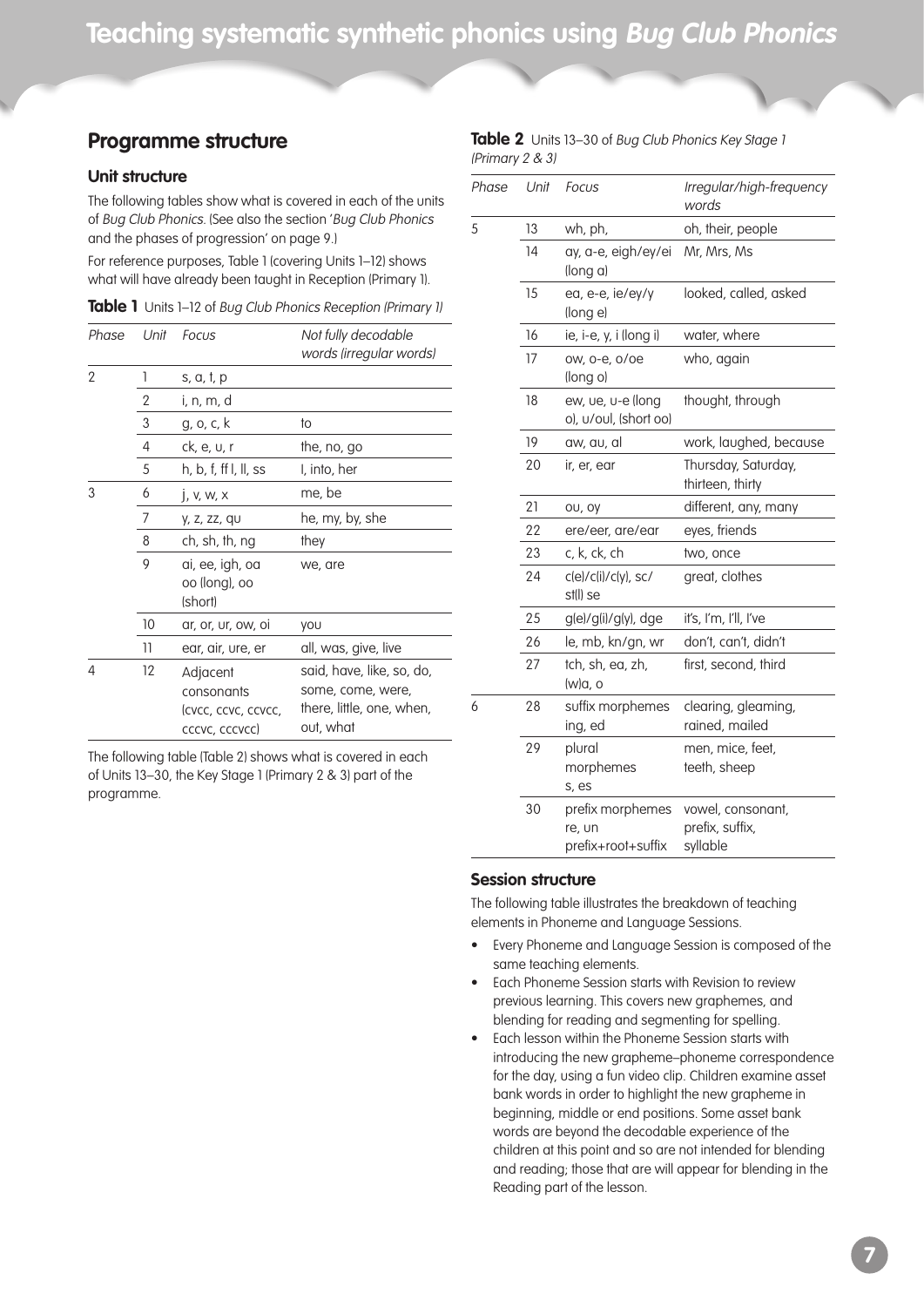#### **Phoneme Session**

| Teaching element        | Description                                                                                                                      |  |
|-------------------------|----------------------------------------------------------------------------------------------------------------------------------|--|
| Alphabet song           | Sing the Alphabet song                                                                                                           |  |
| <b>Revision</b>         |                                                                                                                                  |  |
| Letters and<br>Sounds   | Quick-fire practice of previously taught<br>grapheme-phoneme correspondences                                                     |  |
| Reading                 | Children practise reading words<br>composed of previously taught<br>grapheme-phoneme correspondences                             |  |
| Writing and<br>Spelling | Children practise spelling and letter<br>formation using previously taught<br>graphemes and words                                |  |
| Lesson                  |                                                                                                                                  |  |
| Introduction            | Discuss learning intentions and<br>outcomes for the day                                                                          |  |
| Sounds                  | Children are introduced to new grapheme<br>with corresponding phoneme, highlighting<br>its position in words from the asset bank |  |
| Reading                 | Children blend phonemes for reading<br>words                                                                                     |  |
| Spelling                | Children segment words for spelling                                                                                              |  |
| Writing                 | Children form letters to cement letter-<br>sound correspondences                                                                 |  |
| Follow-up               | Children are introduced to guided<br>independent work, consolidating any<br>teaching from lesson                                 |  |
| Plenary                 | Discuss learning outcomes                                                                                                        |  |
| Alphabet song           | Sing the Alphabet song                                                                                                           |  |
|                         |                                                                                                                                  |  |

#### **Language Session**

| Teaching element | Description                                             |
|------------------|---------------------------------------------------------|
| Alphabet song    | Sing the Alphabet song                                  |
| Introduction     | Discuss learning intentions and<br>outcomes for the day |

**Irregular/high-frequency words**

| Reading          | Children read irregular/high-frequency<br>word(s)                  |  |
|------------------|--------------------------------------------------------------------|--|
| Spelling         | Children spell irregular/high-frequency<br>word(s)                 |  |
| Lesson           |                                                                    |  |
| Reading          | Children read captions and sentences                               |  |
| Spelling/Writing | Children write captions and sentences                              |  |
| Follow-up        | Basic comprehension and introduction of<br>guided independent work |  |
| Plenary          | Discuss learning outcomes                                          |  |
| Alphabet song    | Sing the Alphabet song                                             |  |

#### **Description of the blending process**

We recommend a smooth articulation of the sounds for blending.

• Pupils see the word but are not told what it is, e.g. 'whip' (see Unit 13, target phoneme /wh/ under the lesson Reading tab).

- Pupils sound out each separate phoneme in the word: /wh/ /i/ /p/.
- They repeat each phoneme slowly and smoothly, stretching each sound out into its adjoining sound without a pause, and giving the same emphasis to each sound, blending the sounds together to achieve the single sound of the complete word. This is known as 'co-articulation'. Push the letters together by clicking on the green arrow symbol while all the children blend the sounds together out loud.
- Children read the word as one complete sound.
- Note: By clicking the Blend button, children can hear and see the automatic blending of the first few words. By clicking on Undo, the children can repeat the modelled process for themselves.

#### **Procedure for spelling words of one syllable using the Bug Club Phonics whole-class teaching website**

This example is from Key Stage 1 Unit 15 (/ee/ written as 'ea'). Children do not see the word first. Click on the link for the lesson. Click the Spelling tab and then select the Words tab on the Spelling screen. Click Say to hear the word "beach". Say the word. You may wish to put it into a sentence to ensure that children understand its meaning. The children (or child, where appropriate):

- Say the word "beach", say the first phoneme /b/, drag up the lowercase letter (grapheme) 'b' and place it in the leftmost empty box shown on the work area.
- Say the word "beach" again, say the second phoneme sounding /ee/, drag up the graphemes 'e' and 'a' and place the digraph 'ea' in the empty double space next to the 'b' on the work area.
- Say the word "beach" again, say the last phoneme /ch/, drag up the graphemes 'c' and 'h' and place the digraph 'ch' in the empty double box next to the 'ea' on the work area.
- Push the letters together by clicking on the green arrow symbol while all the children blend the sounds together out loud to say "beach".
- Spell the word "beach" orally using the letter names b e a c h, "beach".
- Click Undo if you want to repeat the blending procedure.

#### **Procedure for spelling using pupil magnetic boards**

This example is from Key Stage 1 Unit 14 (/ai/ written as 'ay'). Children do not see the word first. Click on the link for the lesson. Click Spelling and select the Pictures tab. Scroll for the picture of a tray and click Show. The children:

- Say the word "tray", say the first phoneme /t/, find the magnetic letter 't' and place it on the left side of their magnetic boards.
- Say "tray" again, say the next phoneme /r/, find the magnetic letter 'r' and place it next to the letter 't'.
- Say "tray" again, say the last phoneme /ai/, find the magnetic letters 'a' and 'y' and place the digraph 'ay' next to the 'r'.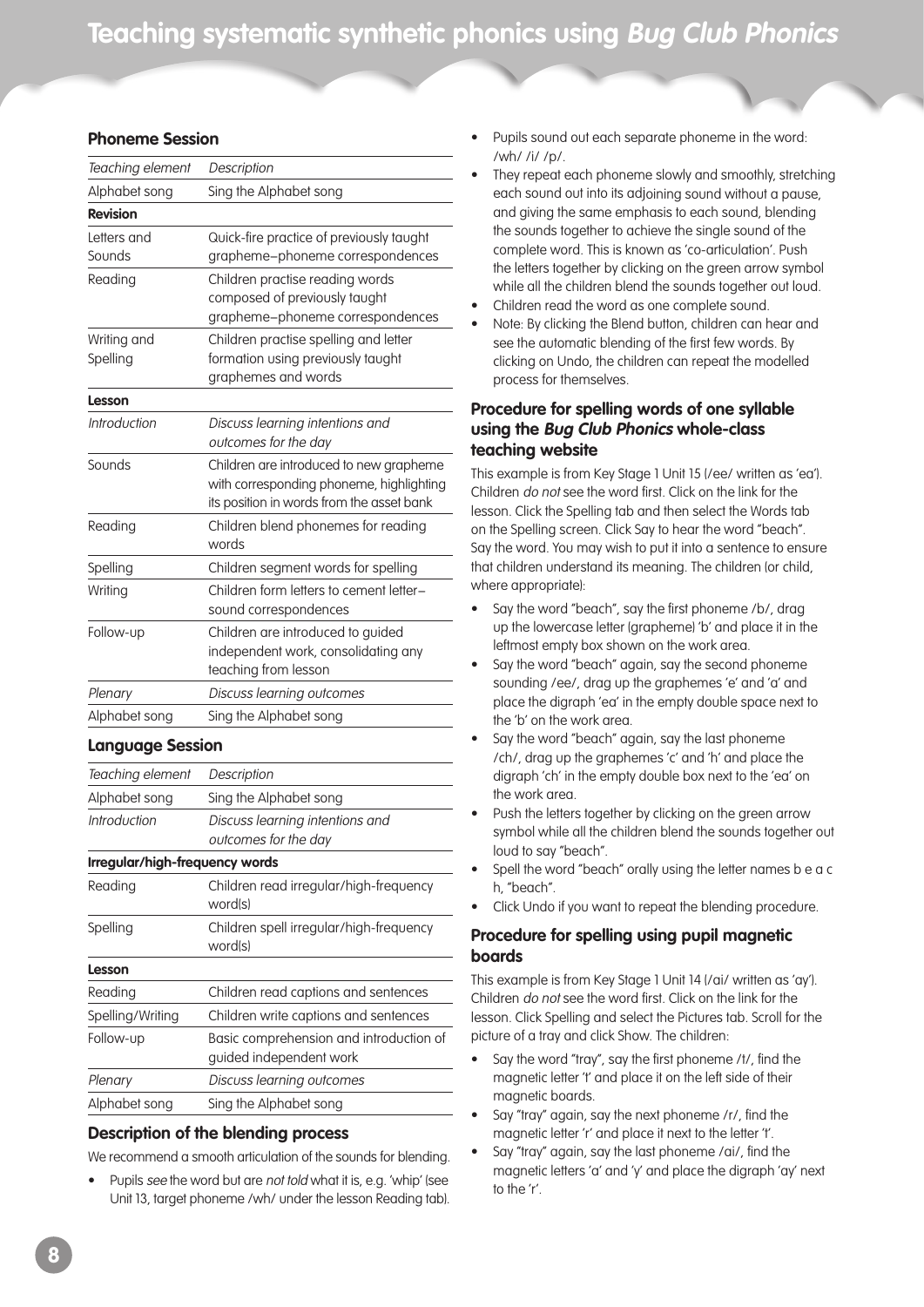Now you can use the interactive whiteboard to help the children check their spelling. With your support, ask a child to:

- Go to the work area, select the Pictures tab and scroll for the picture of a tray.
- Click Show, hear and say the word "tray" and drag up the letters placing them in the boxes provided on the work area.
- Click on the green arrow, moving it along to the right as all the children blend the sounds together to say "t-r-ay" and push their letters together on their magnetic boards blending the sound together to make "tray".
- Spell the word "tray" orally using the letter names t r a y, "tray".

## **Bug Club Phonics and the phases of progression**

#### **Phase 5**

Units 13–27 of Bug Club Phonics offer coverage of Phase 5 phonic progression. The following tables illustrate how the Bug Club Phonics daily lesson plans ensure a structured route through Phase 5 teaching and learning.

**Note:** Alternative pronunciations of known graphemes for reading are covered within the Bug Club Phonics programme at the point of teaching the alternative spellings. For instance, the pronunciation of the known grapheme 'c' in the word 'cent' is taught in Unit 24, when all the spelling alternatives for the /s/ phoneme are taught.

**Table 1** Graphemes for Reading within Bug Club Phonics Key Stage 1

| Phase 5 teaching: new grapheme-phoneme | <b>Bug Club</b> |
|----------------------------------------|-----------------|
| correspondences for reading            | Phonics unit    |
| wh                                     | Unit 13         |
| ph                                     | Unit 13         |
| ay                                     | Unit 14         |
| $a-e$                                  | Unit 14         |
| ea                                     | Unit 15         |
| $e-e$                                  | Unit 15         |
| ie                                     | Unit 16         |
| i-e                                    | Unit 16         |
| оe                                     | Unit 17         |
| $o-e$                                  | Unit 17         |
| ew                                     | Unit 18         |
| Ue                                     | Unit 18         |
| u-e                                    | Unit 18         |
| aw                                     | Unit 19         |
| au                                     | Unit 19         |
| ir                                     | Unit 20         |
| OU                                     | Unit 21         |
| oy                                     | Unit 21         |
| ear/ere/eer                            | Unit 22         |
| air/are/ear                            | Unit 22         |

NB: Subsequent sessions could be said to be phonic rules, not new graphemes.

Table 2 Alternative spellings within Bug Club Phonics Key Stage 1

| Phase 5 teaching: alternative spellings for<br>each phoneme | <b>Bug Club</b><br>Phonics unit |
|-------------------------------------------------------------|---------------------------------|
| w/wh                                                        | Unit 13                         |
| $f$ / ph                                                    | Unit 13                         |
| ai / ay / a-e / eigh / ey / ei                              | Unit 14                         |
| ee / ea / e-e / ie / y / ey / eo                            | Unit 15                         |
| igh / ie / i-e / y / i / ey                                 | Unit 16                         |
| og/ow/o-e/oe/o                                              | Unit 17                         |
| oo / ew / ue / u-e /ui / ou                                 | Unit 18                         |
| oo / u / oul                                                | Unit 18                         |
| or / aw / au / al                                           | Unit 19                         |
| ur / ir / er / ear                                          | Unit 20                         |
| ow / ou                                                     | Unit 21                         |
| oi / oy                                                     | Unit 21                         |
| ear / ere / eer                                             | Unit 22                         |
| air / are / ear                                             | Unit 22                         |
| $c/k/ck$ /qu/x/ch                                           | Unit 23                         |
| S / C / SC                                                  | Unit 24                         |
| j/g/dge                                                     | Unit 25                         |
| m/mb                                                        | Unit 26                         |
| n / kn / gn                                                 | Unit 26                         |
| r / wr                                                      | Unit 26                         |
| ch / tch                                                    | Unit 27                         |
| $sh$ / $ch$ / $t$ / $ss$ / $s$ / $c$                        | Unit 27                         |
| e / ea                                                      | Unit 27                         |
| s for /zh/                                                  | Unit 27                         |
| o / (w)a                                                    | Unit 27                         |
| u / o                                                       | Unit 27                         |
|                                                             |                                 |

So, Bug Club Phonics Key Stage 1 (Primary 2 & 3) starts with the Phase 5 skills of learning new graphemes for reading and then moves through the alternative pronunciations and spellings of all graphemes.

This programme provides inbuilt formative and summative assessment that follows closely the phonic phases of progression: Assessments 8 and 9 examine the children's ability to spell using these new graphemes and spelling alternatives. Assessments 10 and 11 then examine reading skills. Suggestions for catch-up work are made after each assessment.

#### **Phase 6**

Bug Club Phonics supports learning in Phase 6 by introducing more complex, multi-syllabic words and morphemes such as prefixes and suffixes. This teaching occurs in the Phoneme and Language Sessions and in guided independent work, with the children also covering less-common grapheme–phoneme correspondences and phonic irregularities, and applying their phonic skills in a wide range of reading and spelling settings.